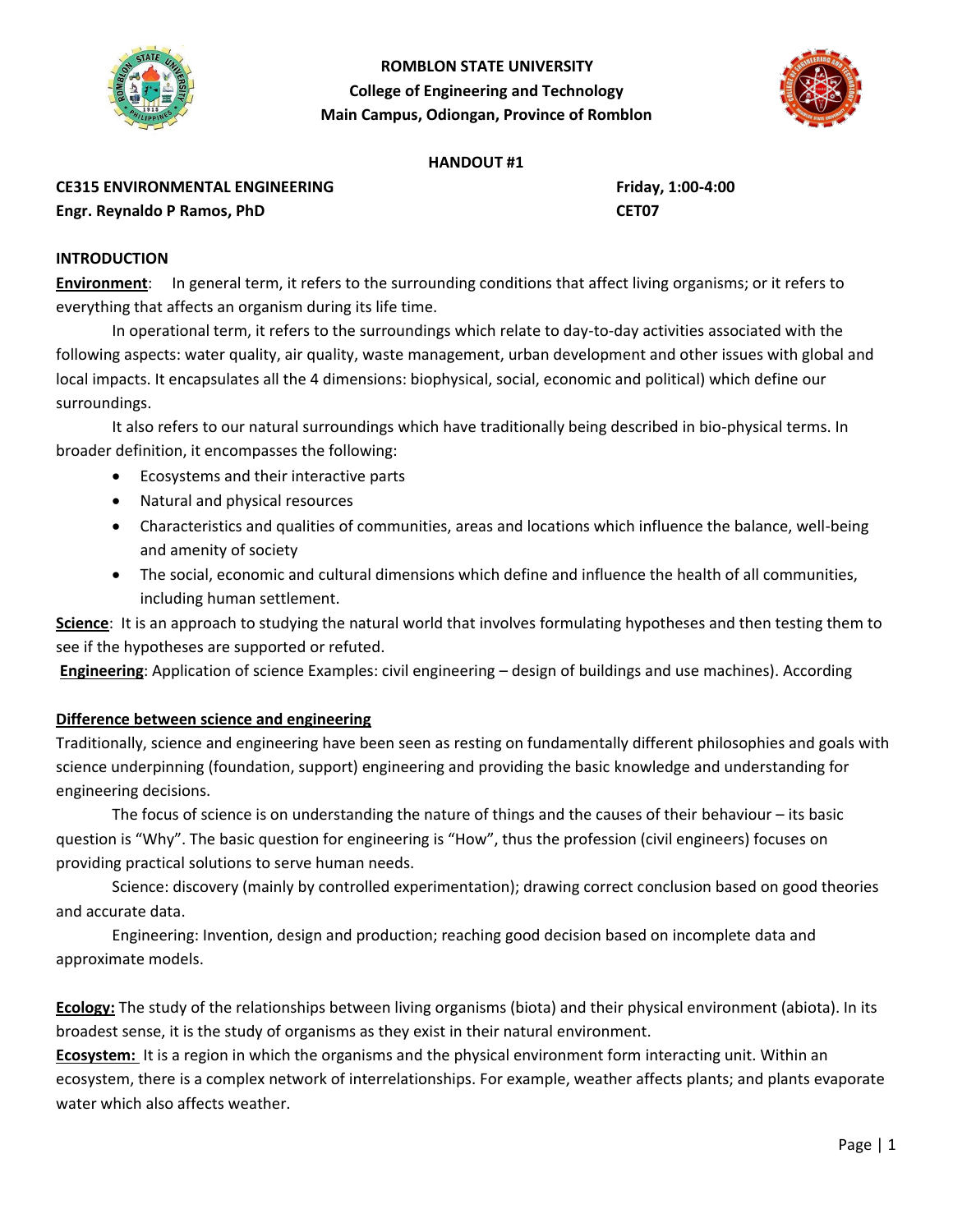**Environmental Science**:It is a branch of science that deals with the environment (ecological system/ecosystem). It involves an understanding of scientific principles, economic influences, and political action. It is a mixture of the traditional science, individual and social values, economic factors, and political awareness that are important to solving environmental problems.

**Environmental Engineering**: It deals on the environmental problems, together with its solutions, including effect of technological advances on the environment. This is derived from civil engineering. It is the integration of science and engineering principles to improve the natural environment, to provide healthy water, air, and land for human beings and for other organisms, and remediate pollution sites. Further, it is concerned with findings plausible (reasonable) and realistic solutions in the field of public health, implementing laws which promote adequate sanitation in urban and rural areas. It is also involves of wastewater management, and air pollution control, waste management, industrial hygiene, environmental sustainability, environmental impacts of projects, health issues as well as a knowledge of environmental laws.

**Environmental Management**: It is the management of activities within tolerable constraints imposed by the environment itself, and full consideration of ecological factors. It covers issues on environmental impact, sustainability, resource and waste management, and control of emissions and pollution.

### **SUSTAINABILITY and SUSTAINABLE DEVELOPMENT**

Engineers and scientists play crucial roles in improving living standards throughout the world. As a result, engineers and scientists can have a significant impact on progress towards sustainable development.

**Sustainability**: It refers to the state at which something (ie economy or human way of life) is able to continue and be sustained undiminished over time (environmentally, socially, etc). It is the ultimate goal or destination.

The domain of sustainability – is the key aspect of the concept is the integration of economic, environmental and social (cultural) factors.

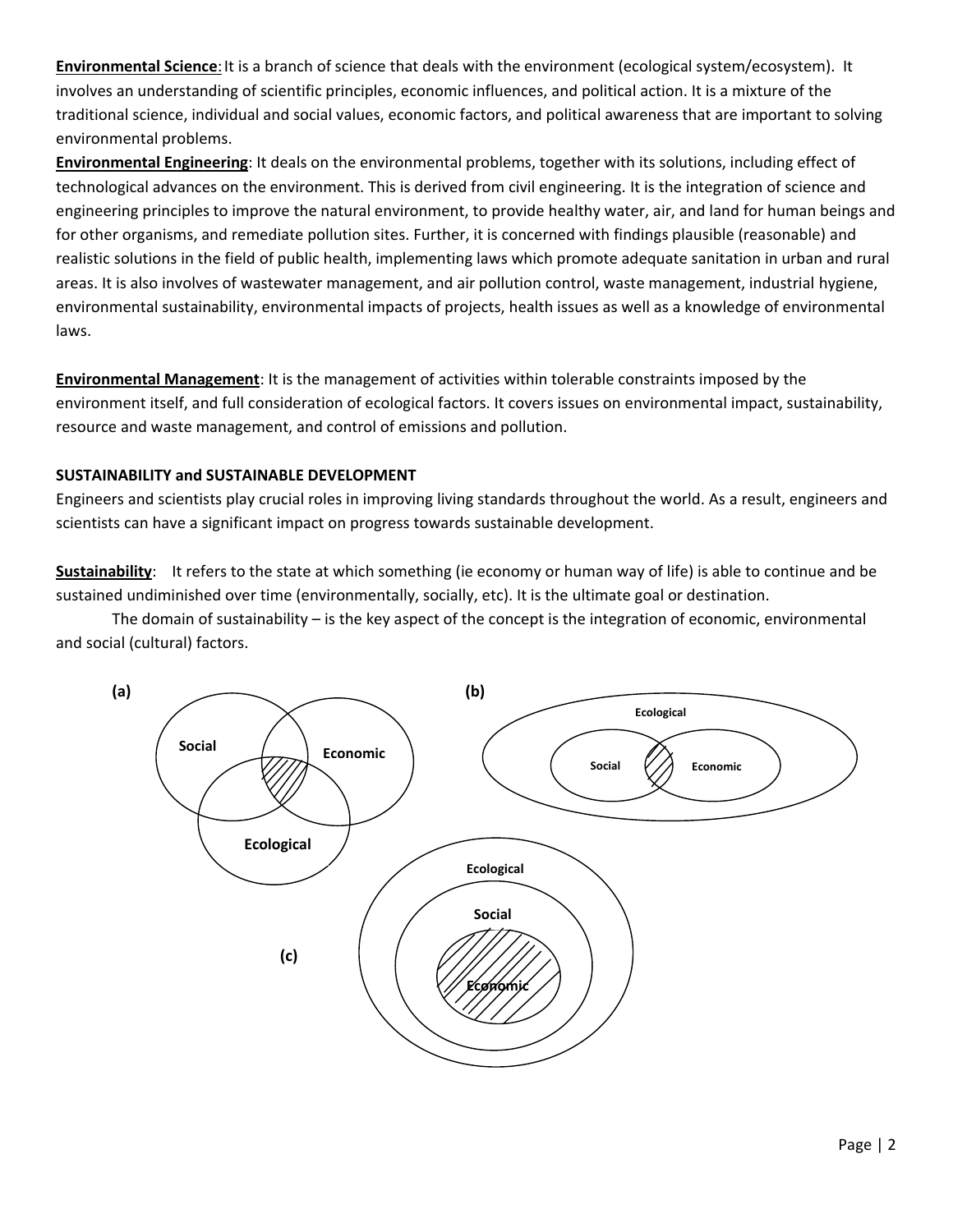Sustainability is the capacity of the earth's natural systems and human cultural systems to survive, flourish, and adapt to changing environmental conditions into the very long-term future.

The three principles of sustainability: (a) reliance on solar energy (photosynthesis) (b) biodiversity (biological diversity) = variety of organisms, the natural systems in which they exist and interact, and the natural services that these organisms and living systems provide free of charge (renewal of topsoil, air/water purification) (c) chemical cycling (nutrient cycling) such as water cycle, carbon cycle, nitrogen cycle, phosphorous cycle, and sulphur cycle.

**Sustainable development:** It is the path or framework to achieve sustainability.

(*From Brundtland Commission Report, 1987 UN World Commission on Environment and Development, Our Common Future, 1987; 1992 UN Conference on Environment and Development Earth Summit*), Sustainable development is defined as: "development that meets the needs of the present without compromising the ability of future generations to meet their own needs."

The concept of sustainable development has been expanded to cover seven key aspects:

- a. Futurity
- b. Inter-generation equality
- c. Participation
- d. The balancing of economic and environmental factors
- e. Environmental capacities
- f. Emphasis on quality as well as quantity
- g. Compatibility with local ecosystems

#### **Existing and Emerging Environmental Issues (UN Environment Programme, 2002)**

- a. Globalisation, trade and development
- b. Coping with climate change and variability
- c. Growth of megacities
- d. Human vulnerability to climate change
- e. Freshwater depletion and degradation
- f. Marine and coastal degradation
- g. Population growth
- h. Rising consumption in developing countries
- i. Biodiversity depletion
- j. Biosecurity

## **SUGGESTED READING MATERIALS**

- 1 Davis, M. L. And Masten, S.J. (2004). *Principles of Environmental Engineering and Science*, International Edition, New York: McGraw-Hill Education.
- 2 Enger, E D., and Smith, B F. (2009). *Environmental Science, A Study of Interrelationships*, 11th Edition, Philippines: McGraw Hill International Edition (Asia).
- 3 Gagalac-Regis, Emelina, Labra-Espina, and Yacat, Ma Yvaine (2001). *The Pasig River: Caring for a Dying Ecosystem*, Manila: Pasig River Rehabilitation Commission.